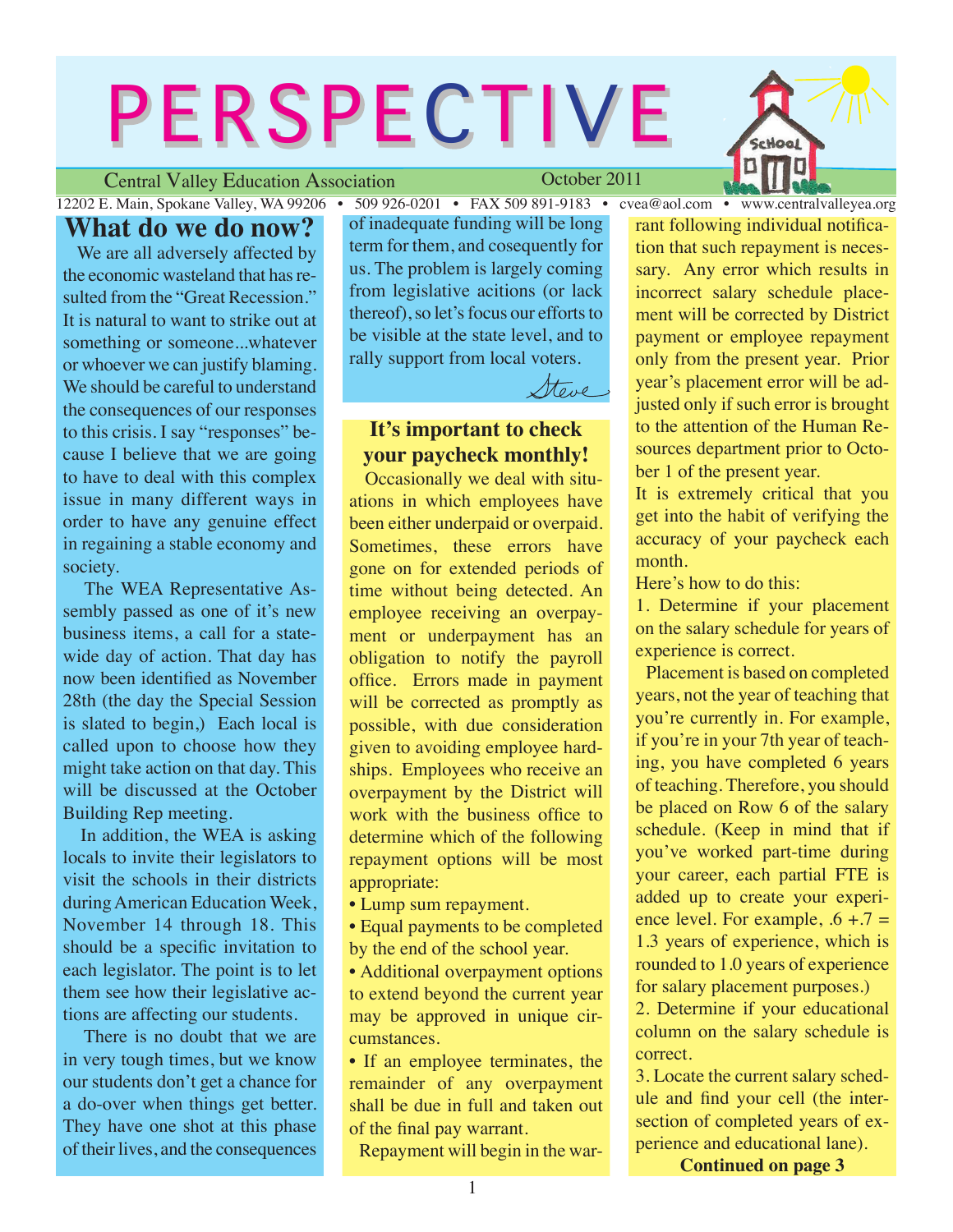## **Building Representatives**

 The Representative Council of the Central Valley Education Association is made up of the CVEA Executive Board and Building Representatives from all buildings in the district. Each building is allowed a representative for every ten certificated employees or major portion thereof. This organization meets once a month, usually the third Tuesday.

 The Rep Council is the heart of the organization. It approves the annual budget, selects members of the bargaining team and must ratify any changes in the organization's Bylaws.

 Most importantly they provide the direct link between the members in the trenches and the Executive Board. Please get to know your Rep(s) and thank them for all they do. As you can see from the listings there are positions open in most buildings. Please consider serving. If you are interested please talk to a Building Rep or call the CVEA office.

| Adams-   | <b>Jim Osmuss</b><br>Gini Stiles |
|----------|----------------------------------|
| Barker - | Jana McKnight<br>Dan Oster       |

| Bowdish-            | <b>Eric Roal</b>                   | Opportunity- | <b>Josh Kaiel</b>        |
|---------------------|------------------------------------|--------------|--------------------------|
|                     | Pete Whipple                       |              | <b>Sharon Stevenson</b>  |
|                     |                                    |              |                          |
| Broadway-           | Darren Herndon                     | Ponderosa-   | <b>Shirley Brick</b>     |
|                     |                                    |              | Mary Ann Sullivan        |
| Chester-            | Denise Kennedy                     |              |                          |
|                     |                                    | Progress-    | Pam Popp                 |
| <b>CVHS-</b>        | <b>Larry Bernbaum</b>              |              |                          |
|                     | Karen Floyd                        | South Pines- | Peggy Anderson           |
|                     | <b>Jennifer Stalwick</b>           |              | <b>Sheri Potts</b>       |
|                     |                                    |              |                          |
| <b>CVKC-</b>        | <b>Bob McCaslin</b>                | Spec. Serv.- | Marci Haynes             |
|                     | <b>Kim Martins</b>                 |              | <b>Danielle Stroe</b>    |
|                     | Amy Milliken                       |              |                          |
|                     | Marylou Moglia                     | Summit-      | Sucia Dhillon            |
|                     | Heidi Sine                         |              | <b>April Freeman</b>     |
|                     |                                    |              | <b>Terina Hill</b>       |
|                     |                                    |              | <b>Colin Williams</b>    |
| Evergreen-          | Debbie Herman                      |              |                          |
|                     |                                    | Sunrise-     | <b>Kathy Anderson</b>    |
| Greenacres-         | <b>Patrick Kerley</b>              |              | Mary Jo Gilbert          |
|                     |                                    |              |                          |
| $G.M.S.$ -          | Martha Bayle<br><b>Brenda Hill</b> | SVLA-        | <b>Shelly Mackie</b>     |
|                     |                                    |              | <b>Matt Walter</b>       |
|                     |                                    |              |                          |
| Horizon -           | Scott Hilfiker                     | University-  | <b>Nancy DeLaurentis</b> |
|                     |                                    |              | Linda Honn               |
|                     | Liberty Lake- June Cunningham      |              |                          |
|                     | <b>DM</b> Freed                    |              | <b>Tina Baker</b>        |
|                     |                                    | UHS-         |                          |
| ELC-                | <b>Cheryl Sampson</b>              |              | Dale Bouge               |
|                     |                                    |              | <b>Jenny Bryant</b>      |
| McDonald-           | Heidi Farr                         |              | Krisha Charbonneau       |
|                     |                                    |              | <b>Mike Ganey</b>        |
| <b>North Pines-</b> | Vicki Arnold                       |              | Dave Jensen              |
|                     |                                    |              | <b>Wally Watson</b>      |
|                     |                                    |              | John Wolfe               |

#### **Open Enrollment Ends November 15**

 If you are planning on making any changes to your benefits package you must do so by November 15. All forms need to be completed and in the hands of the payroll department by that date. If you have questions or if you need the correct forms contact payroll as soon as possible. Colleen Franke at 5466 or Kari Gossett at 5468 will be glad to help.

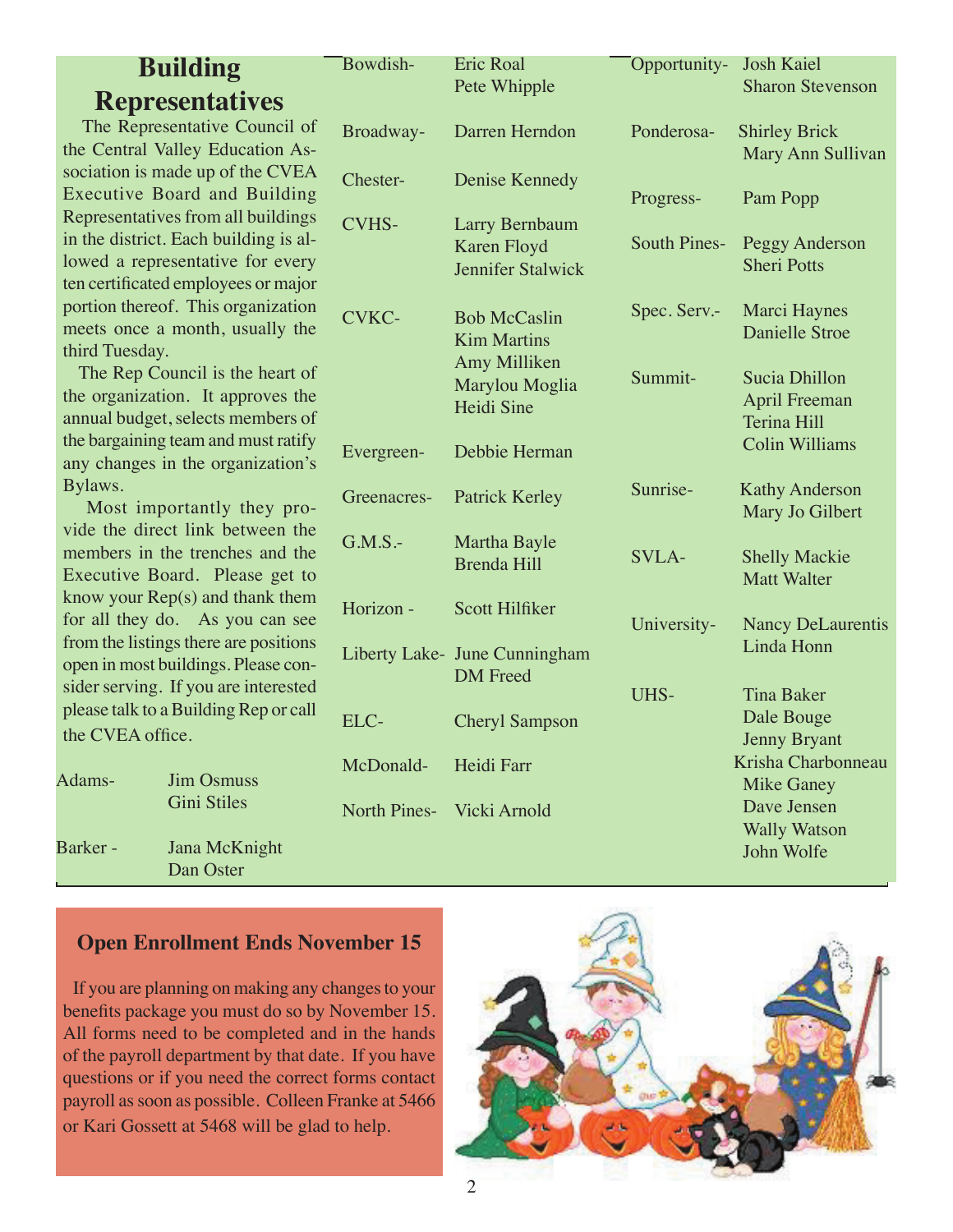#### **Check your paycheck**

(continued from page 1) 4. Check the accuracy of your basic salary:

"Contract Salary" should be your Base Salary divided by 12.

"Prof Resp" should be the Responsibility amount divided by 12.

"\*\* year cert" would be for those who have completed 20, 24 and 28 years, with that amount divided by 12.

"Cont work day" is a single payment for a day such as Orientation Day.

5. Check anything else that you might have on your check.

 Examples are extra hours worked, stipends, coaching contract, etc. Keep independent records of each of these so that you can compare your checks with them each month.

6. Keep track of your sick leave and annual leave that you take, and compare your balances with your records.

7. "Deductions" on your paycheck are things that you pay.

 Compare these every month to see if there are any big changes. These should tend to be relatively stable, with the exception of months in which you receive a larger than normal check. Your employee deduction for medical will fluctuate each month due to benefit pooling. This is especially true Sept – Nov with Open Enrollment.

9. "Benefits" on your paycheck are things the school district pays.

 You can skim these, but spot check them to make sure there aren't any big changes from month-to-month.

**\* This article is adapted from a similar article in Lake Washington's newsletter.** 

#### **A penny-by-penny breakdown of your annual WEA dues** Annual WEA dues:

 Implementing a governance process that fosters member participation and democratic decision-making through the Representative Assembly, Board of Directors, Executive Committee and other member/staff involvement in policy development ... \$42.60

 Expanding and maintaining support systems for members, councils and local affiliates, including legal reimbursement programs that protect and enforce rights of members ... \$35.59

 Providing financial and membership management that ensures sound fiscal stewardship, human resource system to advance the work of the association, facilities operation that produces a clean and safe environment, and information technology tools that help leaders and staff communicate and work productively. ... \$80.66

 Establishing a clear public image of WEA as an effective and responsible advocate for public school quality, enhanced student achievement, and producing communication vehicles for members, leaders and the public that provide a common understanding of our priorities. ... \$25.73

 Assisting affiliates by providing UniServ Staffing Program, training tools and packages, and technical and financial support directly to councils, local associations and members. ... \$167.54

 Providing assistance to members, councils, local associations and individual schools in developing and implementing strategies for member and school improvement through effective and best educational practices. ... \$34.69

 Building visible and lasting bipartisan support from opinion leaders and policy makers for public education and the needs of our members. ... \$35.19

 WEA dues for full-time active certificated membership (\$410) and community outreach (\$12) - a total of \$422.

## Lawyers...Just another member benefit.

 This summer I was rear-ended by a person driving a rental car and on business. The rental car was covered by one insureance company and the business was covered by another. Things got complicated fast and for the first time in my life I had to get an attorney (especially because the rental car company was coming after me for the damages to the vehicle that hit me.) The bottom line is that I learned that there are times when you need a lawyer.

 If you need a lawyer, WEA's Attorney Referral network provides WEA members with attorney services at a discounted hourly rate for personal legal matters (not employment related).

 Participating attorneys will provide each member with two 30 minute consultations per school year. This benefit allows you to discuss your problem with an attorney to determine whether you need additional legal services.